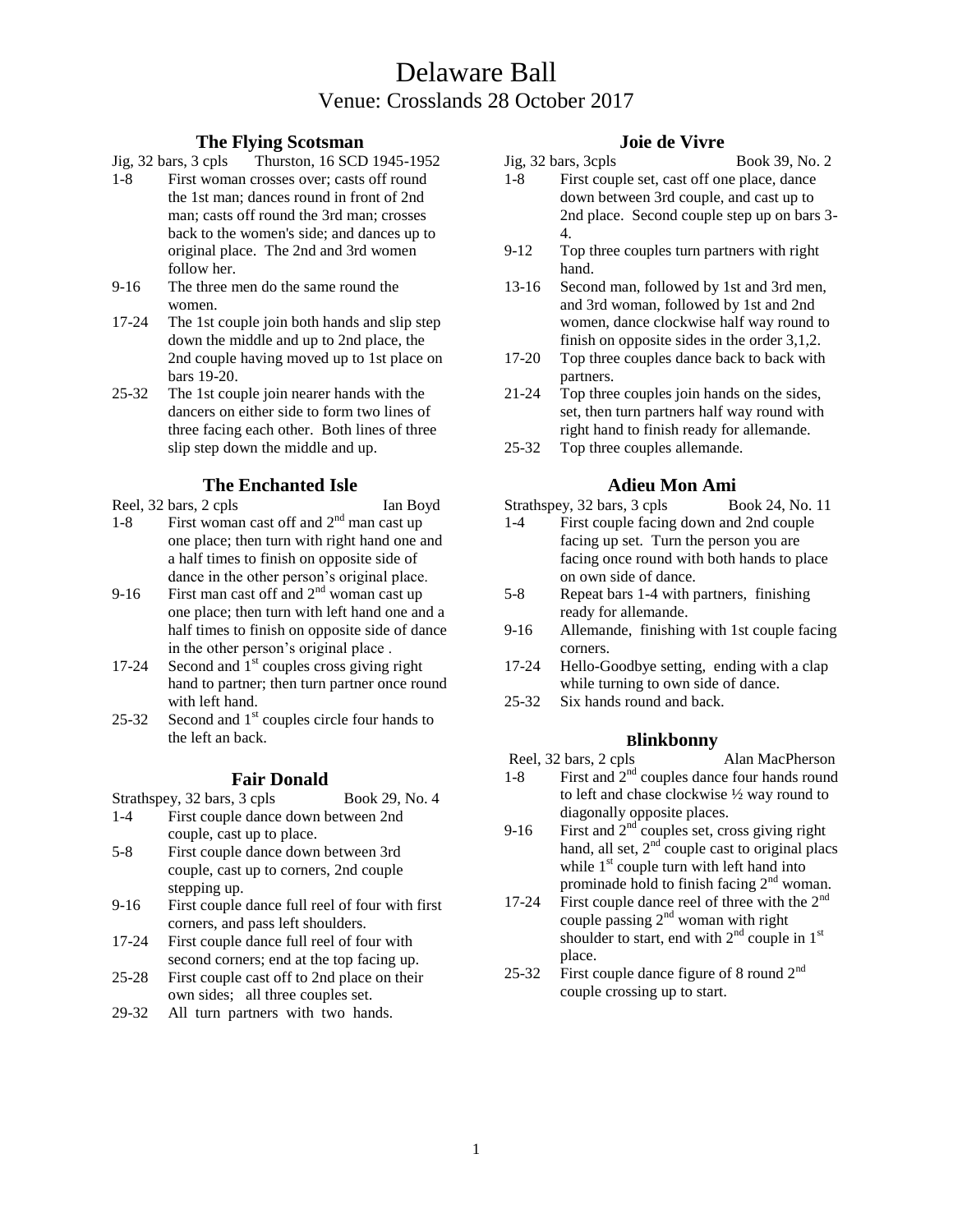# Delaware Ball Venue: Crosslands 28 October 2017

## **Gang the Same Gate**

- Strathspey, 32 bars, 3 cpls Book 36, No. 4 1-8 First couple cross with right hands, cast off two places (2nd and 3rd couples stepping up), cross with right hands, and cast up one place (3rd couple stepping down).
- 9-16 First couple set advancing, turn first corner with two hands, then dance half reel of four with second corners, passing partner by the left and pulling right shoulders back to end man at the top facing down, woman at the bottom facing up.
- 17-24 First couple set advancing, turn second corner person with two hands, then dance half reel of four with first corners, finishing in second place on partner's side.
- 25-28 Third, 1st and 2nd couples dance set and link for three on the sides of the dance, 1st woman finishing between 2nd couple at the top, 1st man finishing between third couple at the bottom, in lines of three.
- 29-32 All three couples dance set and link for three at the top and bottom of the dance, 1st couple finishing in second place.

## **Missouri White Rabbit**

Reel, 32 bars, 2 cpls Eric Ferguson's E-cribs

- 1-8 First woman followed by  $2<sup>nd</sup>$  woman dance figure of 8 round the men, start by passing left shoulder to  $2<sup>nd</sup>$  man, finish in exchanged places.
- 9-16 First couple and  $2<sup>nd</sup>$  couple right hands across and left hands back.
- 17-24 Second man followed by  $1<sup>st</sup>$  man dance figure of 8 round the women, start by passing left shoulder to  $2<sup>nd</sup>$  woman. (2,1)
- 25-32 Second and  $1<sup>st</sup>$  couples circle four hands left and back.

## **TEA**

## **Rory O'Moore**

- Jig, 32 bars, 2 cpls Book 1, No. 9
- $1-4$  First and  $2<sup>nd</sup>$  couples advance and retire.
- 5-8 First and  $2<sup>nd</sup>$  women cross to opposite side under arch made by men who are also crossing to opposite side. Turn  $1<sup>st</sup>$  couple under to  $2<sup>nd</sup>$  place.
- 9-16 Repeat bars 1-8 with women making arch,  $1<sup>st</sup>$  couple ending in  $1<sup>st</sup>$  place.
- 17-24 First couple lead down the middle and up.
- 25-32 Pousette.

**An Autumn Posy** Strathspey, 32 bars, 2 cpls.

- 1-4 First and 2<sup>nd</sup> couples dance four hands once round to the left.
- 5-8 First and  $2<sup>nd</sup>$  women dance round their partner passing by the right shoulder.
- 9-16 First and  $2<sup>nd</sup>$  couples dance the Knot.
- 17-20 Second and  $1<sup>st</sup>$  couples dance four hands once round to the right.
- 21-24 Second and  $1<sup>st</sup>$  men dance round their partner passing by the left shoulder.
- 25-32 First couple dance up between  $2<sup>nd</sup>$  couple and cast into  $2<sup>nd</sup>$  place and turn once with both hands.

## **Ferla Mor**

### Reel, 32 bars, 3 cpls Drewry 1-8 First couple set, turn half-way with right hands into  $2<sup>nd</sup>$  place on partner's side, $2<sub>s</sub>$ moving up, First couple set, and turn with right hands to finish with  $1<sup>st</sup>$  woman facing her 1<sup>st</sup> corner, her partner behind her.

- 9-16 First man follows his partner as she dances a right shoulder reel of three diagonally with 1<sup>st</sup> corners, finishing facing her 2<sup>nd</sup> corner.
- 17-24 Repeat with  $2<sup>nd</sup>$  corners, but on the last two steps of the reel  $1<sup>st</sup>$  woman pulls her left shoulder back to face  $1<sup>st</sup>$  man and turn with left hands to face first corners.
- 25-28 First couple turn  $1<sup>st</sup>$  corners with right hands, then pass by the right to face  $2<sup>nd</sup>$  corners.
- 29-32 First couple turn  $2<sup>nd</sup>$  corners with right hands, then pass by the right to own sides.